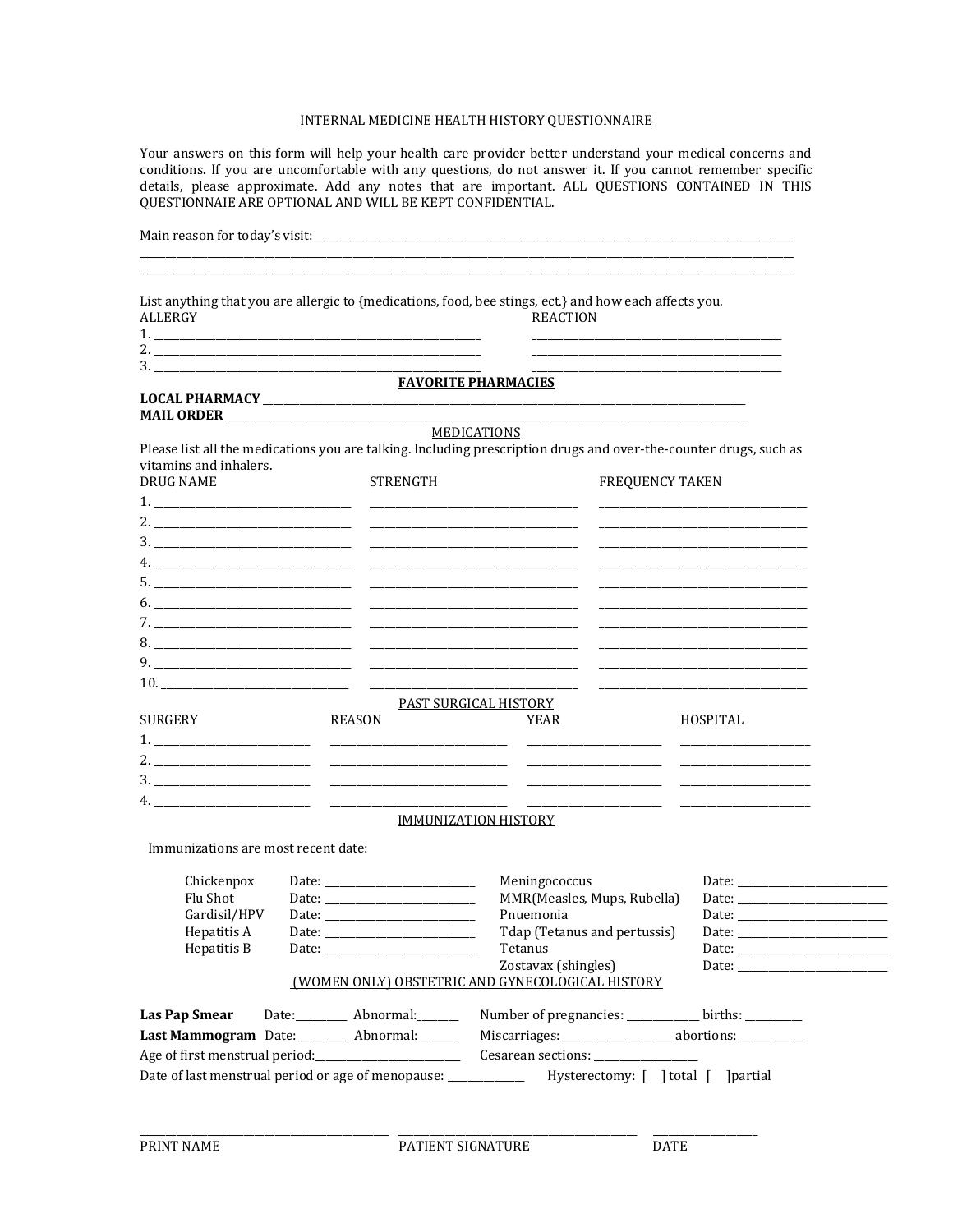## PAST MEDICAL HISTORY

| Please check all that apply:         |  |                                         |                                                                                       |  |
|--------------------------------------|--|-----------------------------------------|---------------------------------------------------------------------------------------|--|
| Anxiety Disorder                     |  | Diverticulitis                          | [ ] Kidney Disease                                                                    |  |
| Arthritis                            |  | Fibromyalgia                            | [ ] Kidney Stones                                                                     |  |
| [ ] Asthma                           |  | 1 Gout<br>$\Gamma$                      | [ ] Leg/Foot Ulcers                                                                   |  |
| [ ] Allergies (Seasonal)             |  | [ ] Has Pacemaker                       | [ ] Liver Diseases                                                                    |  |
| [ ] Anxiety Disorder                 |  | $\mathbf{L}$<br>Heart Attack            | [ ] Osteoporosis                                                                      |  |
| Bleeding Disorder                    |  | 1 Heart Murmur                          | [ ] Polio                                                                             |  |
| Blood Clots (or DVT)<br>$\mathsf{L}$ |  | Hiatal Hernia or Reflux<br>$\mathsf{L}$ | [ ] Pulmonary Embolism                                                                |  |
|                                      |  | <b>Disease</b>                          |                                                                                       |  |
| ] Cancer                             |  | [ ] HIV or AIDS                         | [ ] Reflux or Ulcers                                                                  |  |
| Coronary Artery Disease              |  | [ ] High Cholesterol                    | [ ] Stroke                                                                            |  |
| [ ] Diabetes - Insulin               |  | [ ] High Blood Pressure                 | [ ] Sleep apnea                                                                       |  |
| [ ] Diabetes – Non Insulin           |  | [ ] Insomnia                            | [ ] Tuberculosis                                                                      |  |
| 1 Dialysis<br>$\lceil$               |  | ] Overactive Thyroid                    | [ 10ther                                                                              |  |
|                                      |  |                                         |                                                                                       |  |
|                                      |  | <b>FAMILY HEALTH HISTORY</b>            |                                                                                       |  |
|                                      |  |                                         |                                                                                       |  |
|                                      |  |                                         |                                                                                       |  |
|                                      |  |                                         | [ ] HEART DISESE [ ] HYPERTENTION [ ] OSTEOPOROSIS [ ] STROKE                         |  |
|                                      |  |                                         | [ ] HEART DISESE [ ] HYPERTENTION [ ] OSTEOPOROSIS [ ] STROKE                         |  |
|                                      |  |                                         |                                                                                       |  |
|                                      |  |                                         | [ ] HEART DISESE [ ] HYPERTENTION [ ] OSTEOPOROSIS [ ] STROKE                         |  |
|                                      |  |                                         | Grandfather (parental) Y/N [1ALCOHOLISM [1ARTHRITIS [1DEPRESSION [1CANCER [1DIABETES] |  |
|                                      |  |                                         | [ ] HEART DISESE [ ] HYPERTENTION [ ] OSTEOPOROSIS [ ] STROKE                         |  |
| Father                               |  |                                         |                                                                                       |  |
|                                      |  |                                         | [ ] HEART DISESE [ ] HYPERTENTION [ ] OSTEOPOROSIS [ ] STROKE                         |  |
| Mother                               |  |                                         | Y/N ____________ [ ] ALCOHOLISM [ ] ARTHRITIS [ ] DEPRESSION [ ] CANCER [ ] DIABETES  |  |
|                                      |  |                                         | [ ] HEART DISESE [ ] HYPERTENTION [ ] OSTEOPOROSIS [ ] STROKE                         |  |
| Brother/Sister                       |  |                                         |                                                                                       |  |
|                                      |  |                                         | [ ] HEART DISESE [ ] HYPERTENTION [ ] OSTEOPOROSIS [ ] STROKE                         |  |
| Brother/Sister                       |  |                                         |                                                                                       |  |
|                                      |  |                                         | [ ] HEART DISESE [ ] HYPERTENTION [ ] OSTEOPOROSIS [ ] STROKE                         |  |
|                                      |  |                                         |                                                                                       |  |
|                                      |  |                                         | [ ] HEART DISESE [ ] HYPERTENTION [ ] OSTEOPOROSIS [ ] STROKE                         |  |
|                                      |  |                                         |                                                                                       |  |

Please add any other information about your health that you would like your provider to know here:

### SEXUAL HEALTH

Current sexual partner is female/male Do you use condoms? Yes/No

Other birth control methods used:

[ ] Interested in being screened for STDs

\_\_\_\_\_\_\_\_\_\_\_\_\_\_\_\_\_\_\_\_\_\_\_\_\_\_\_\_\_\_\_\_\_\_\_\_\_\_\_\_\_\_\_\_\_\_\_\_ \_\_\_\_\_\_\_\_\_\_\_\_\_\_\_\_\_\_\_\_\_\_\_\_\_\_\_\_\_\_\_\_\_\_\_\_\_\_\_\_\_\_\_\_\_\_ \_\_\_\_\_\_\_\_\_\_\_\_\_\_\_\_\_\_\_\_

[ ] Sexually Active [ ] Not Sexually Active